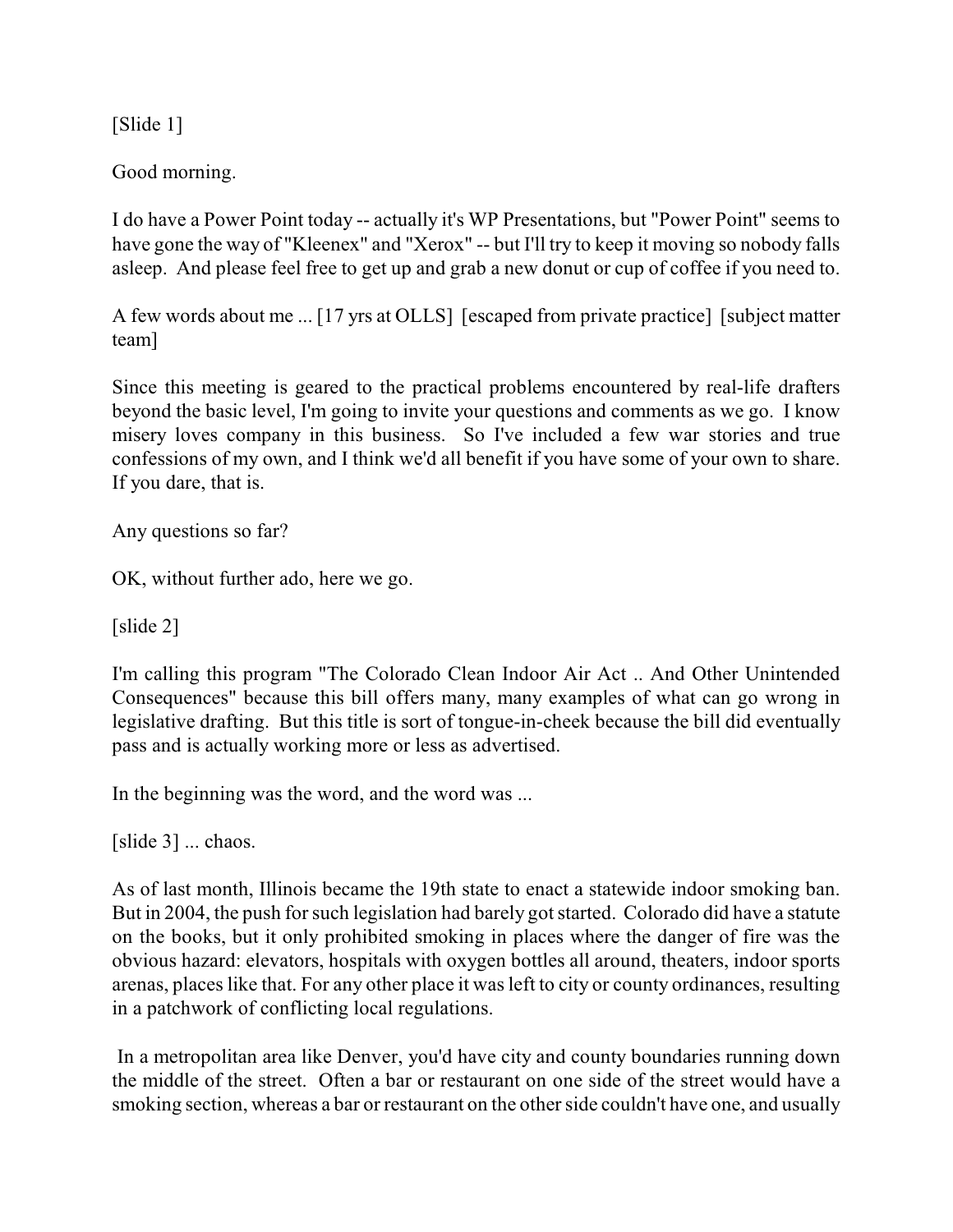the one that didn't allow smoking would lose business. So in the beginning, the Colorado Restaurant Association opposed any local smoking bans because they would harm individual businesses.

There was also competition between bars and restaurants, with ordinances often applying to restaurants but exempting bars and taverns, or applying to restaurants without liquor licenses but exempting liquor-licensed restaurants. Pueblo had an ordinance that applied to bars and restaurants but exempted private clubs, like the VFW.

Then throw into the mix the fact that, at least in Colorado, we have charitable bingo, commercial bingo, and limited gaming (confined to three mountain towns) all competing for customers, which tend to have a much higher percentage of smokers to begin with, and there's quite a bit of economic pressure against any further local laws in those areas regardless of what the public health benefits may be.

Finally, about that time if you recall, we had the new governor of Kali-fonia waxing eloquent about imported cigars. High-end cigar bars had begun popping up in downtown Denver. These places had humidors that you could rent, just like a safe deposit box -- so you could keep your private stock of \$50 Cuban cigars in prime condition for the next time you decided to bring a business associate in for brandy and cigars. In that case, you had people going into a place of business for the specific purpose of smoking, so an across-the-board ban on indoor smoking didn't make much sense. Denver had an ordinance that exempted cigar bars, based on an income threshold of 10% from the sale of cigars and tobacco products. But there were some "dive" bars that tried to claim that exemption using sales figures from vending machines and such, so Denver started on a redraft of their ordinance, but it became so controversial that they tabled the effort in hopes that the state legislature would step in and solve the problem for them.

[slide 4]

And so it came to pass that, late in the 2005 legislative session, a Democratic senator from Denver and a Republican representative from Cortez floated a trial balloon -- a smoke signal, as it were -- on a statewide indoor smoking ban.

As it turned out, this first bill was never actually introduced, but its key provisions were the same as what eventually did pass in 2006. It closely parallels the 2004 Delaware law, except that, unlike Delaware, Colorado chose not to have enforcement by the department of health or any other state agency. (At the time, money was very tight in state government.) So the Colorado version simply created a petty offense. The mechanism of enforcement would be for someone to complain to a police officer, who would then write out a ticket against the offender. That could be either the person lighting up, or the owner of the property who allowed people to light up.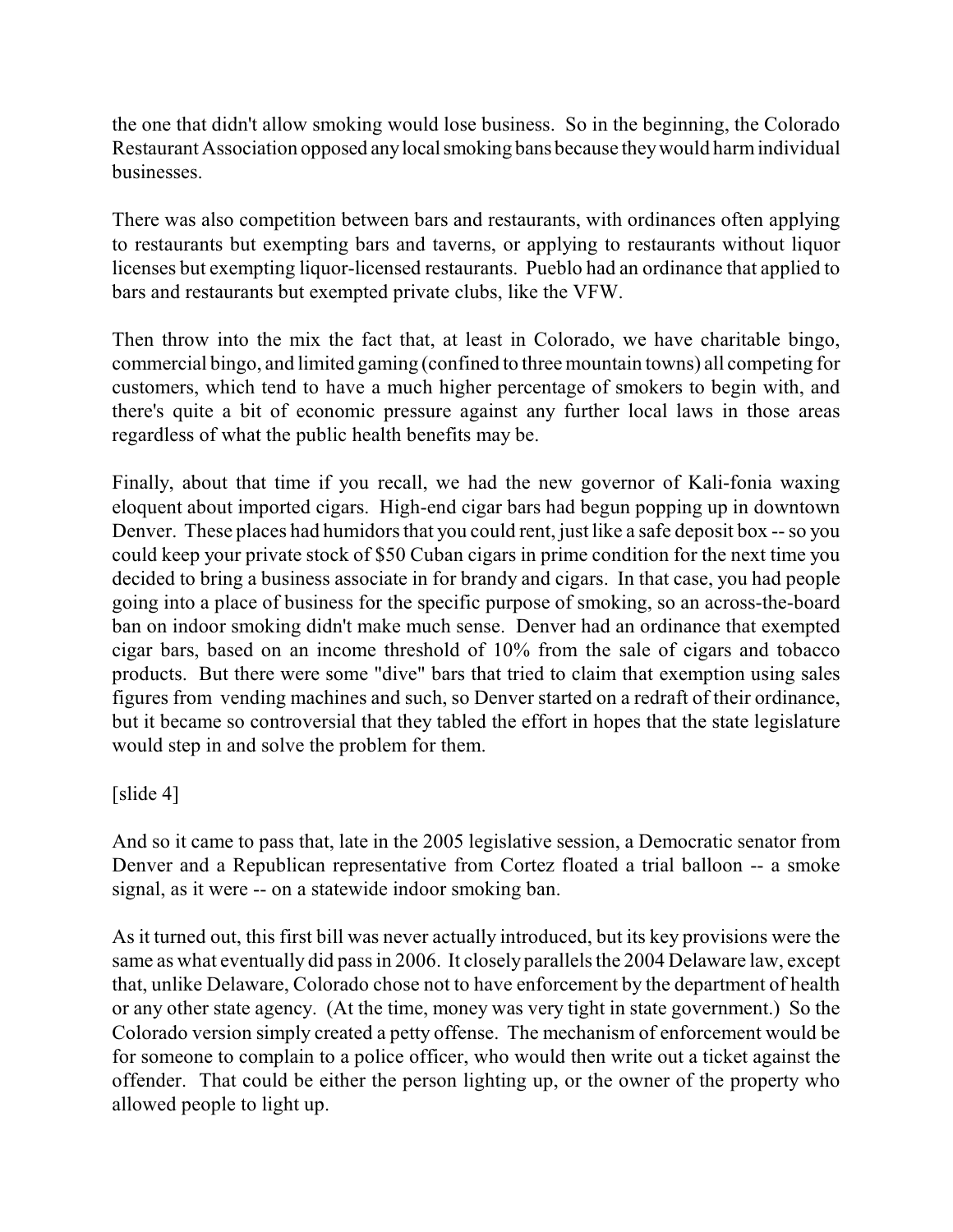The authors of this bill realized that they would have to deal with quite a bit of opposition from the usual suspects, so they prepared to neutralize some of that opposition by exempting certain businesses -- either in the original bill or in amendments prepared ahead of time. Interestingly, on this first go-round, the exemptions did not include cigar bars. But they did include retail tobacco businesses, limousines under private hire, and up to 25% of the rooms in a hotel or motel.

The original bill also contained some provisions that I like to call "sleeper" provisions because it looked as though they could radically extend the scope of the bill, and yet no one seemed to take much notice of them at the time. One was the optional posting provision, here in the context of the "outdoor area of any business."

Note, it's the Colorado Clean "Indoor" Air Act, yet a business owner can post an outdoor area as well. The effect of such posting is to include such area, by private action, within the areas covered by the statewide prohibition. Here's the statutory language:

[slide 5]

Now, you may ask, what's the big deal? Well, it turns out the owner of the Cloverleaf Kennel Club in Denver decided to set up a smoking area for his dog-racing fans outside, but not in the main part of the stands. The main part of the stands is posted as nonsmoking. Someone apparently had trouble following the action from there, so they threatened to sue the owner of the track. Sorry, folks, it's not a two-way street. The law doesn't say all outdoor smoking has to be allowed; it justsaysindoorsmoking can't be allowed. The stands are still private property, and the owner can decide to make them nonsmoking.

A similar issue arises with the so-called "bubble" around building entrances. The Colorado law, as passed, prohibits smoking within 15 feet of the front door or main entrance to a business. It says nothing about the back door. So if you have a restaurant with a patio out back, you can choose to disappoint your customers or servers in one of two exciting ways: You can either not establish that 15-foot bubble, which means that smoke can come into the building from the back door, or you can make the whole patio nonsmoking even though it's entirely outside.

The devil is truly in the details with this kind of thing.

Another sleeper provision is this one:

[slide 6]

I'll let this one sink in for a moment ... Now, I'd like to ask for a show of hands. That is, if everyone isn't already asleep. (I guess I shouldn't have called these "sleepers".) Anyway,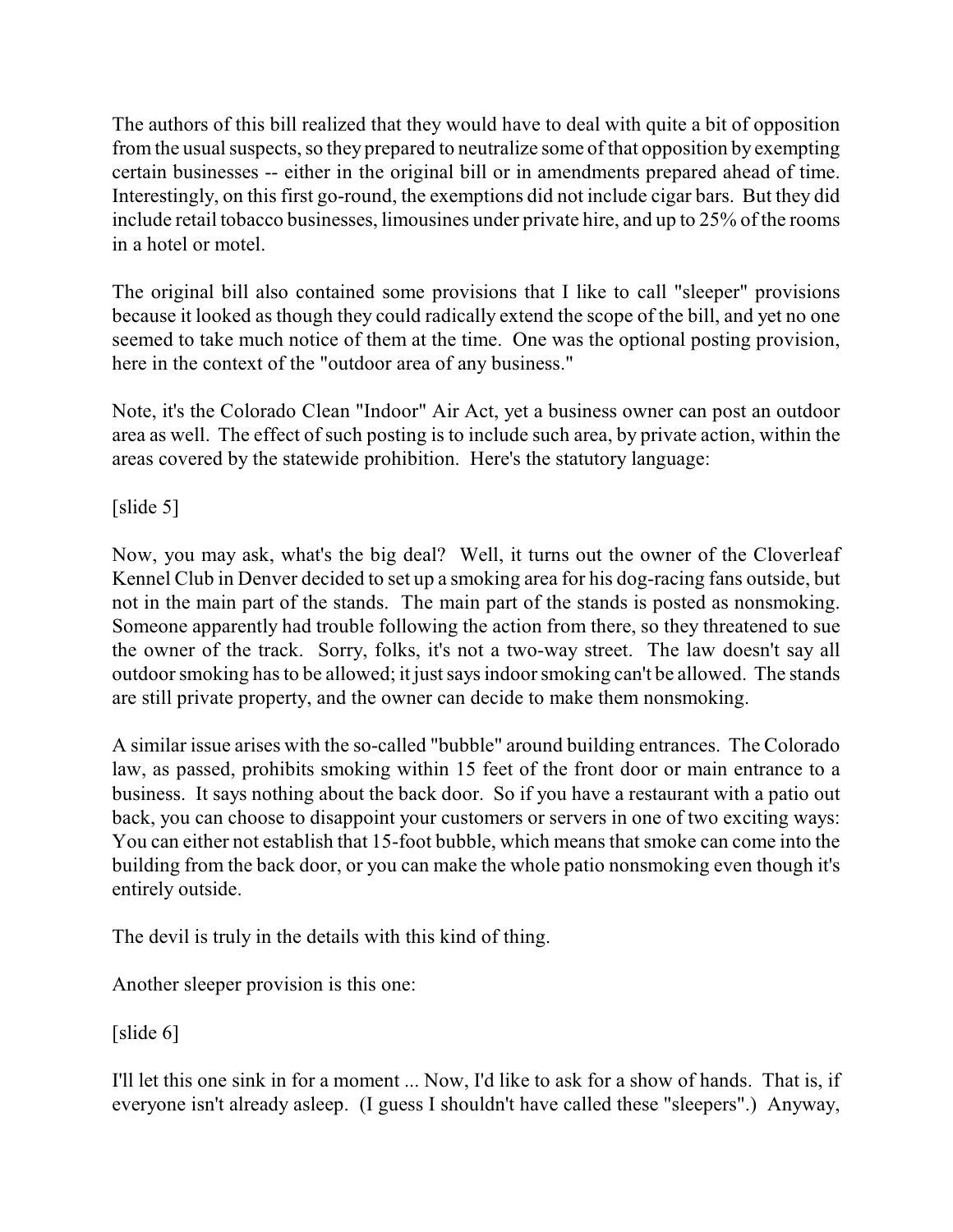please raise your hand if you can spot an issue here.

Yes, that's it. Suppose you're a bar owner, and you've got a patio out back where patrons can smoke, and you've taken care of the doorway issue, and you think you're home free. But now one of your servers comes to you and says, "Y'know, Boss, I really appreciate that the indoor part is nonsmoking, but you've put me out here on the patio and I really, really feel that I have a right to work in an area free of environmental tobacco smoke."

What do you do?

If you said, "Fire the whiner," you may be right. One of the provisions of this trial-balloon bill was a prohibition on retaliating against employees who invoked their rights under this legislation.

This raises an interesting question whether a specific prohibition is even necessary. That is, by declaring in statute that every employee has a right to a smoke-free workplace, has the general assembly implicitly created a public-policy exception to the employment-at-will doctrine?

Well, maybe. But putting that concept in black and white was evidently a bit too much for the first go-round.

[slide 7]

So were ...

An unfair housing piece, which would have made it illegal to kick out a tenant, for example, if they complained about smoking in the lobby of an apartment building ...

and a public accommodation piece, which applied the same rationale to hotels, buses, etc.

As I mentioned, this first effort was a collaboration between a House Republican and a Senate Democrat. It was supposed to have been started in the House. However, for whatever reason, the House sponsor withdrew his request and the bill was introduced in the Senate.

At this point, I have to give a couple of disclaimers. First of all, I wasn't the drafter of this legislation in 2005. I inherited it in 2006. Second, I am about as far from a "political animal" as you can get. I can count, but not votes. And our office is nonpartisan, so if I were to try to get too deep into the politics, it would reflect poorly on myself and my colleagues. However, I can tell you that this was the end of the legislative session, and there was an election coming up. The House had a Republican majority while the Senate was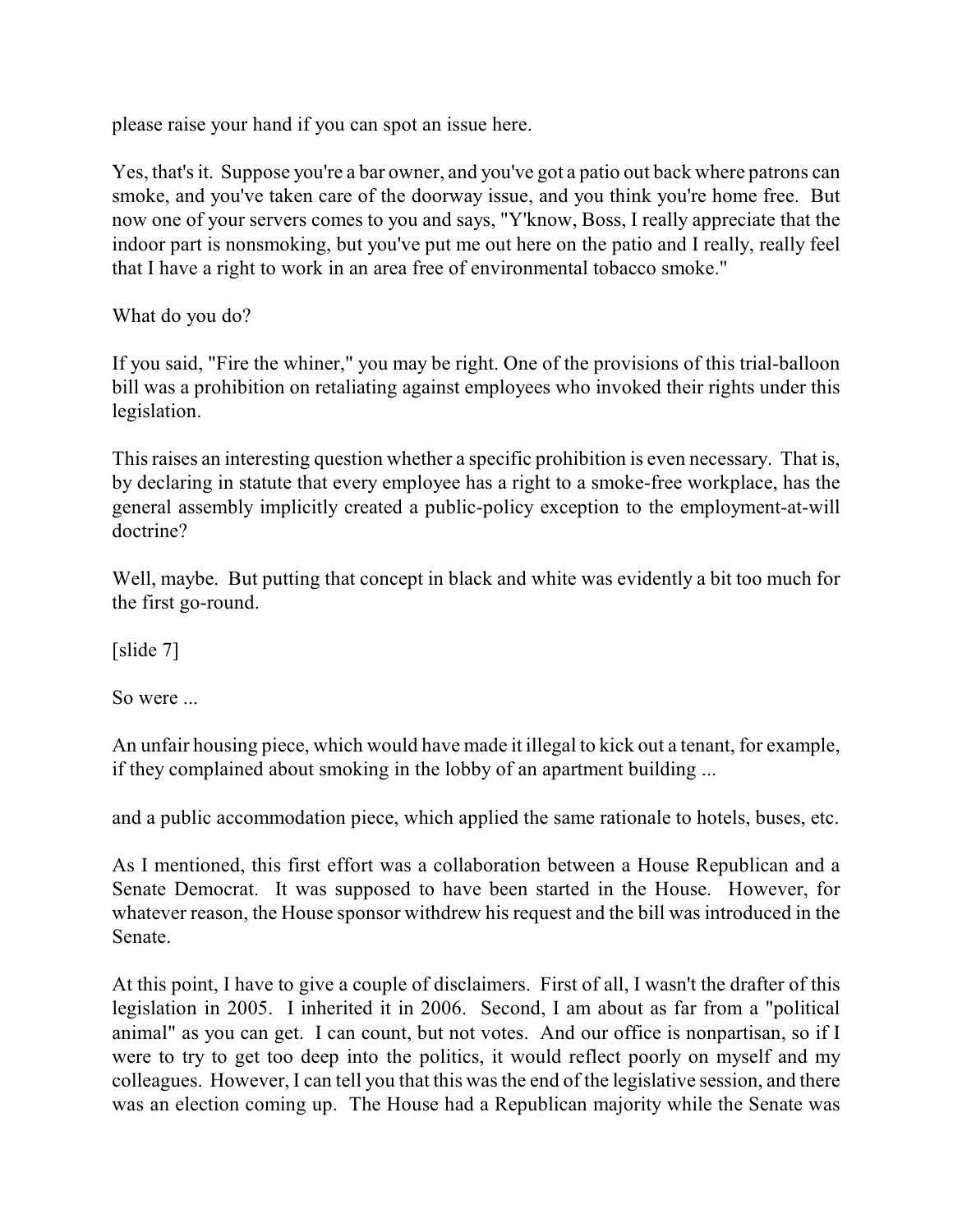divided 18 to 17 in favor of the Democrats.

Against this background, and with the Senate Republicans solidly against the bill, passage ultimately depended on the support of two Democrats -- both heavy smokers and one from a district with a large number of commercial bingo halls.

Therefore, it's easy to see how the "Colorado Clean Indoor Air Act" was transformed by the Senate into --

[slide 8]

Inspiring, yes? The full text of the Senate version of this bill is in one of your handouts, the only one in which the title and text are all in double underline, indicating Senate amendments.

Well, when it went over to the House, the House sponsor dutifully restored it to its original condition, but the Senate just wasn't buying. So fast-forward to 2006 and House Bill 1175, which you also should have in a handout.

This is the one that actually passed, and it will be the focus of our attention. What you have is the rerevised bill, showing both the Senate and House amendments. Those amendments are indicated by double underline and shaded type, respectively. Eventually the Senate amendments came out again, but I've included them so you can see what stuck to the wall at least temporarily.

As I mentioned, the whistleblower protections are absent from this version. In addition, there are several more exemptions that were added at various times as the price of support for the remainder of the bill.

[slide 9]

First is the cigar bar exemption. This was added during the interim as the price of support from a couple of the large downtown Denver hotels. It appeared in the original bill, and except for a small adjustment to the amount of tobacco revenues required to qualify, it attracted zero interest. But it has turned out to be a sleeper provision. We'll get back to this one.

Next is an exemption for the smoking lounge at Denver International Airport. This was to allay the fears of airport officials, who thought that if international passengers didn't have somewhere to go for a nicotine fix during a long layover, they'd have to contend with roving bands of psychotic Frenchmen setting fire to overturned luggage carts.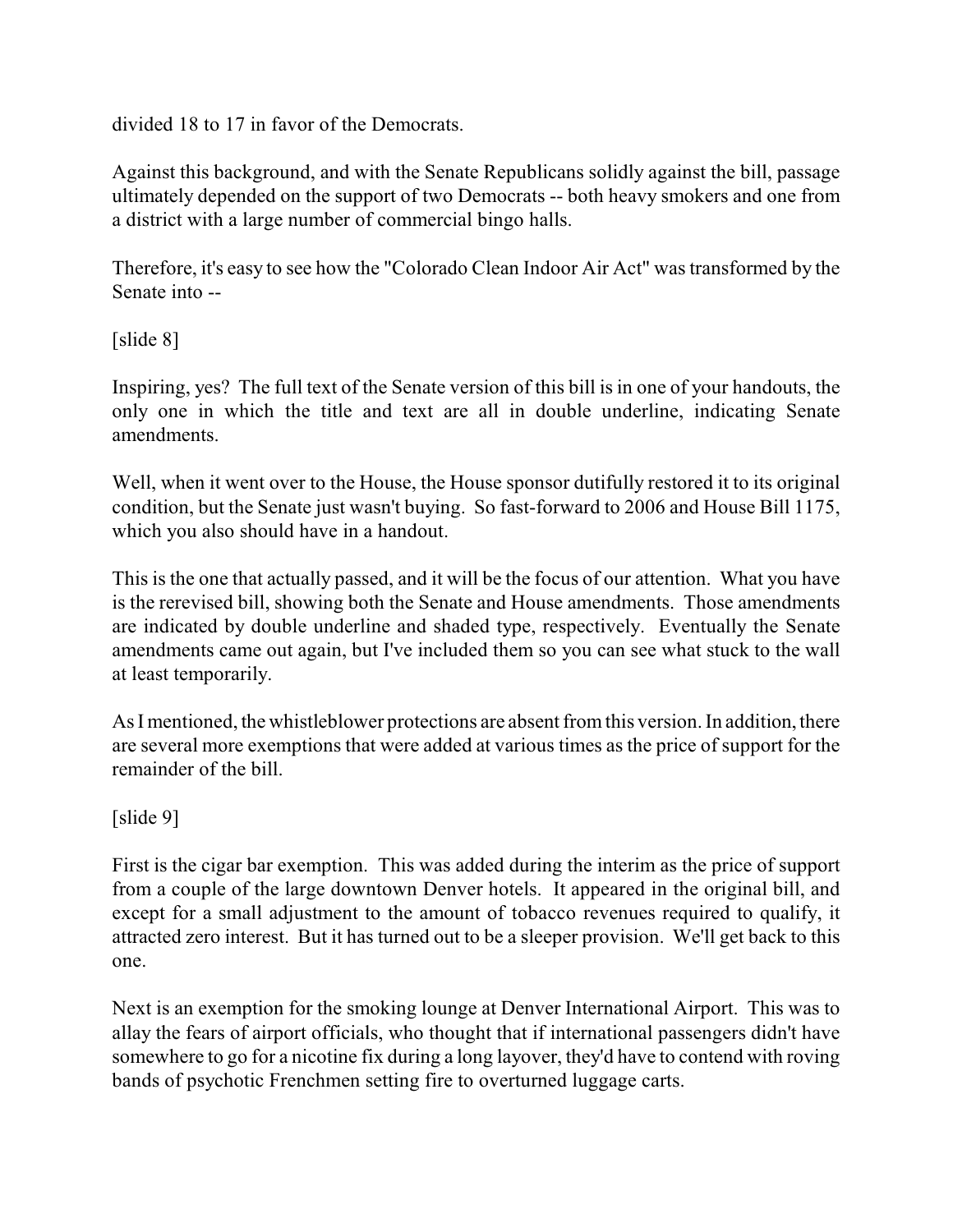The small employer exemption, like the cigar bar exemption, came out of the proposed Denver city ordinance. It was added by a House committee only after it became clear that small businesses would not support the bill otherwise.

Note that it applies only to a business that is "not open to the public". That would be, for example, a small software company or wholesale warehouse. Note also that any one of those three employees could demand a smoke-free workplace, which would essentially eliminate the exemption.

Rural Colorado weighed in with this one, exempting barns and the like. To avoid creating an exception that would swallow the rule, it was limited to working farms and ranches, as defined in the tax code, and further limited by the size of the operation. Otherwise it might apply to the Greeley meatpacking plant, which is the size of a small city.

Finally, to appease the financially powerful limited-gaming industry, which constitutes basically the entire economy of the three towns of Cripple Creek, Black Hawk, and Central City, you have this.

Other than the cigar bar exemption, all of the exemptions you see here were added by amendment during a long and very contentious House committee meeting. The House sponsor of the bill -- formerly the Republican majority leader and the chief opponent of the bill in 2005, but now the minority leader -- tried his best to fend off all of them, but this was the list he ended up with.

Now, I have to take a little detour & frolic at this point.

Remember how I said this program was going to include some true confessions? Well, here's where I bare my soul and ask you all to let me into Drafter Heaven anyway.

Look at the casino exemption, notice the cross-reference. The smoking ban shall not apply to the "retail floor plan" of a licensed casino, as defined elsewhere in statute.

Can anybody tell me what the "retail floor plan" of a casino would be? If you didn't know anything else, what would you expect?

I started working at the Colorado GA on November 1, 1990. A few days after that, the voters of Colorado approved an initiative that legalized limited gaming in the three mountain towns. Whatever's good for Deadwood, S.D., is good for us, I suppose. In January 1991 one of my colleagues was saddled with the task of writing the implementing legislation. I knew that the initiative was very specific about the number of square feet you could take in one of these historic buildings and devote to gambling activity. And I knew that the concept of a "retail floor plan" appeared in the legislation.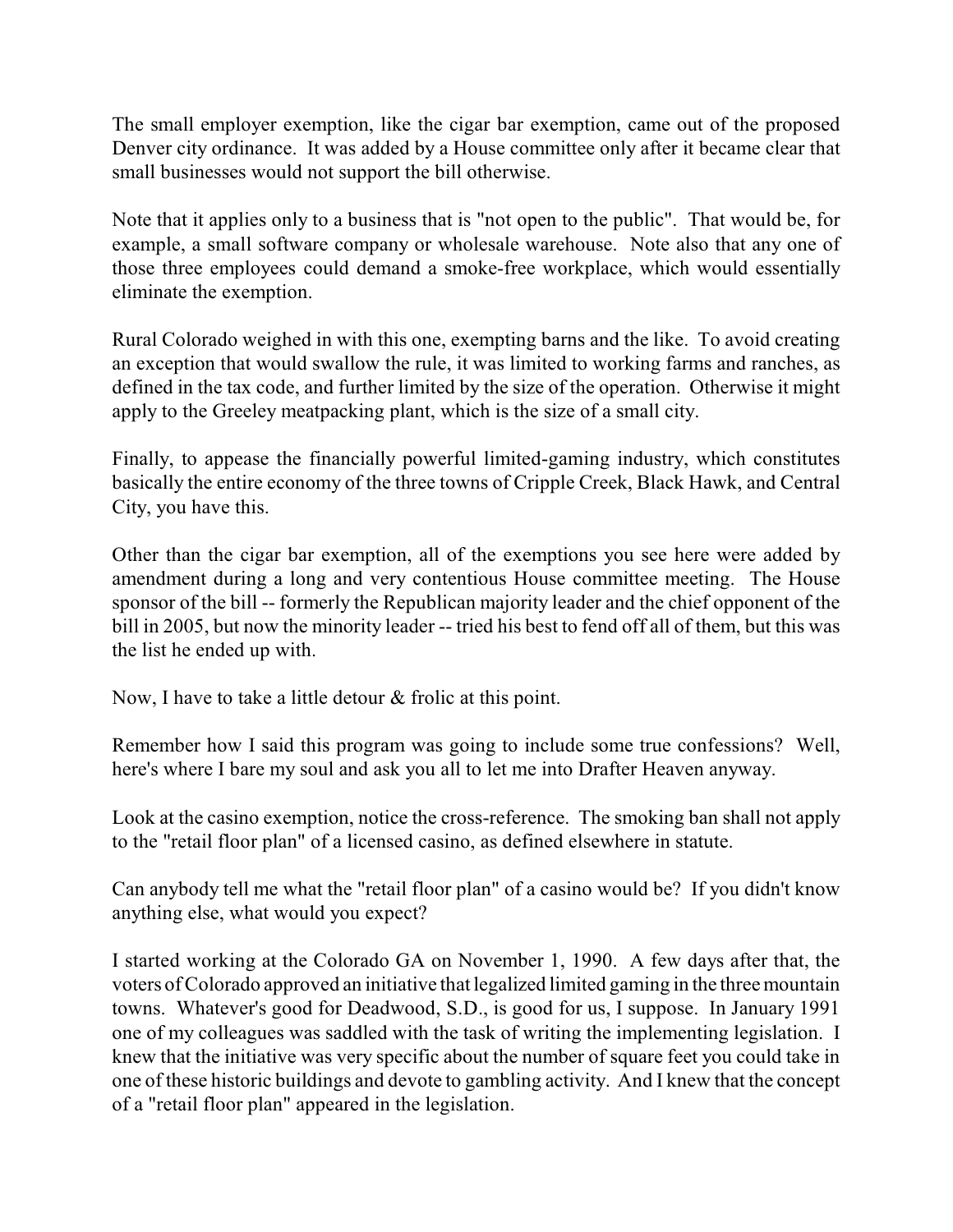So when I got the call, 15 minutes before the start of the House committee meeting, that someone wanted an amendment to exempt the gaming floor of a casino -- not the restaurant, mind you, not the bathrooms or the lobby -- well, I knew just the definition to cite. And here it is:

[slide 10]

Throughout the hearing, and for months afterwards, I wondered why the casino lobbyists didn't try to extend the exemption to include the entire licensed premises. Now I know. The "licensed premises" is a subset of the "retail floor plan" -- not the other way around!

In the end it didn't really matter, because the casino exemption is gone now. But imagine my surprise at receiving a call from the Senate sponsor in June -- after adjournment -- asking if it was true what people were telling him, that it was OK to smoke in the casino restaurant, and lobby, and bathrooms, because his bill had exempted the entire building. Sure is nice that we can't be sued for malpractice.

But this raises an interesting point: When you *are* so specific -- when you give a clear and unmistakable cross-reference, even if it's wrong -- is there a point at which you're absolved of blame? Aren't you allowed to rely on all players in the process to do their homework and say, "Hey, you silly goose, you just kicked the ball through the wrong goalpost"?

If not the sponsor, then certainly one of the lobbyists should have caught that before the bill was actually signed. But everyone's just very busy, I guess.

OK, now, briefly, here's a list of the other exemptions the Senate added before the bill went back to the House and the conference committee removed them.

[Slide 11]

This first one should look familiar. The proponents of this exemption liked to use the phrase "mom and pop local bar", but they never offered any definition that would limit the size of the bar. So it would've applied just as well to a Hooters or to the Grizzly Rose Saloon in Denver. If you've never been to the Grizzly Rose, just imagine a Wal-Mart that sold nothing but Bud Light.

The next one is where I redeemed myself a little. The sponsor wanted me to somehow limit it to the VFW and bona fide private membership clubs. Notice the qualifier: Membership lists can only be updated on a monthly or less frequent basis. So there's no way they could simply convert their cover charge into a "nightly membership fee".

[Slide 12]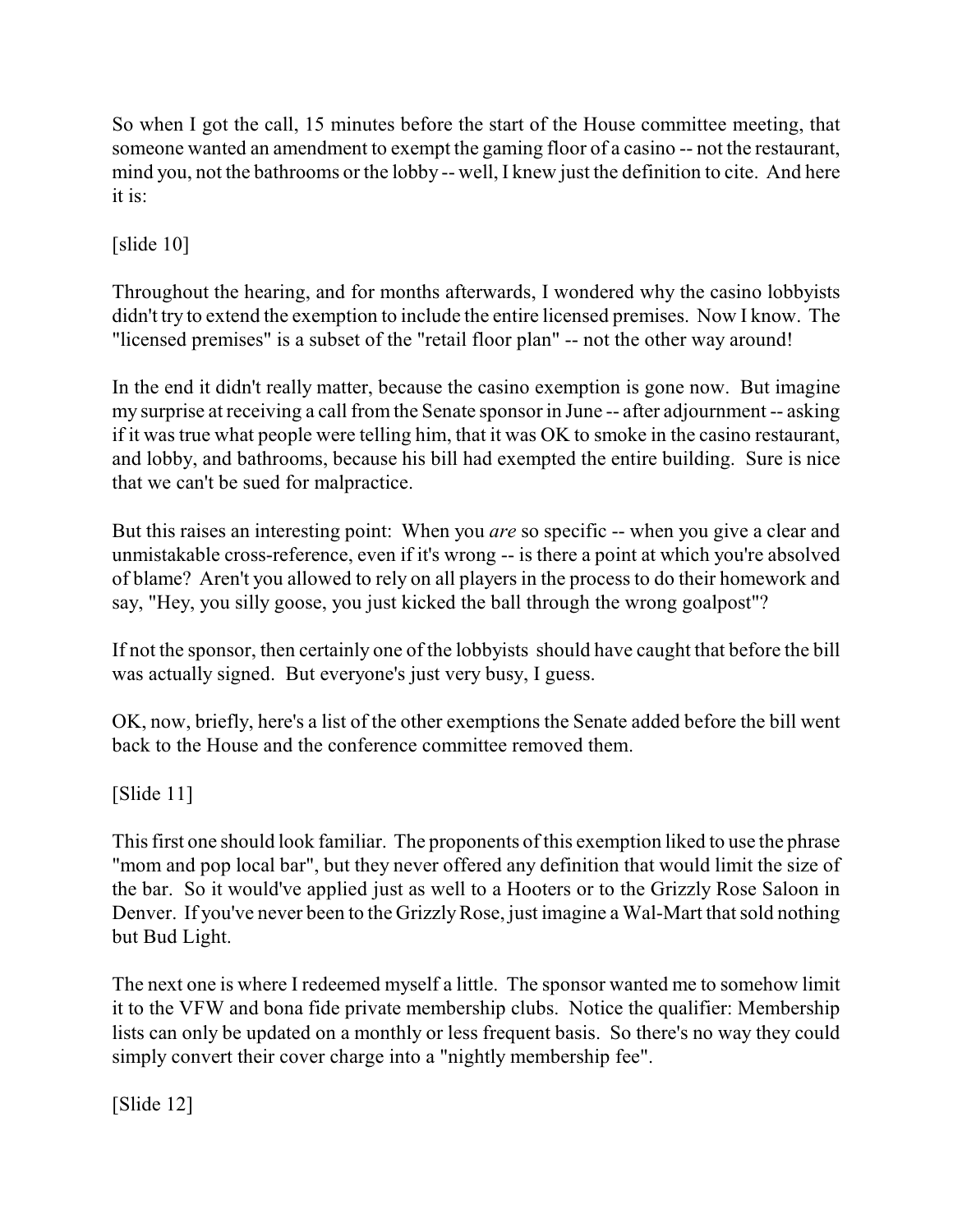And now the last two exemptions:

Racetracks, except for the restaurant part of the business premises. No handy definitions to lead us astray here, but on the other hand there is a slight potential for mischief. When is a restaurant not a restaurant? When it's not "identified" as a restaurant. By whom, you may ask? But that issue hasn't raised its ugly head yet.

And finally, bingo halls, while being used for bingo. Again, trying to limit the scope of these exemptions so they're as surgical as possible. Even so, the sponsors of some of these exemptions turned around and argued against the bill when it got to the Senate floor, on the basis that there were now so many holes in it that the bill was basically useless.

Interestingly, one exemption that wasn't included and probably should have been was an exemption for stage performances, where the actors are playing characters who smoke. Even clove cigarettes are covered by the law, and a Denver judge ruled in October of 2006 that smoking on stage is clearly prohibited. There was some talk of mounting a First Amendment challenge, but so far no one appears to have taken that step.

Questions so far? (Stretch / coffee break?)

At this point I'd like to take a little detour over to the enforcement issue. Remember that the 2004 Delaware bill, on which Colorado's bill was based, assigned enforcement to the state labor department for workplace issues and to the health department for all other issues. In Colorado, partly due to a budget crisis and partly due to our Wild West mentality, we chose to simply create a new petty offense. That's cheaper for the state, but it lays the burden of enforcement squarely on the shoulders of the police and prosecutors, whose case load is already high enough. So how do you persuade themto incur the additional time and expense of writing tickets?

[Slide 13]

Answer: Give the local authorities 75% of the proceeds of any fines that are collected. This language was added by a House amendment, and it's on pages 13 and 14 of your copy of the House Bill 1175.

But now, here's another issue that has just arisen in the past couple of weeks:

[Slide 14]

The penalty language here is pretty standard for health code violations, but in this context it's somewhat ambiguous. Can you spot an issue here? There are at least two.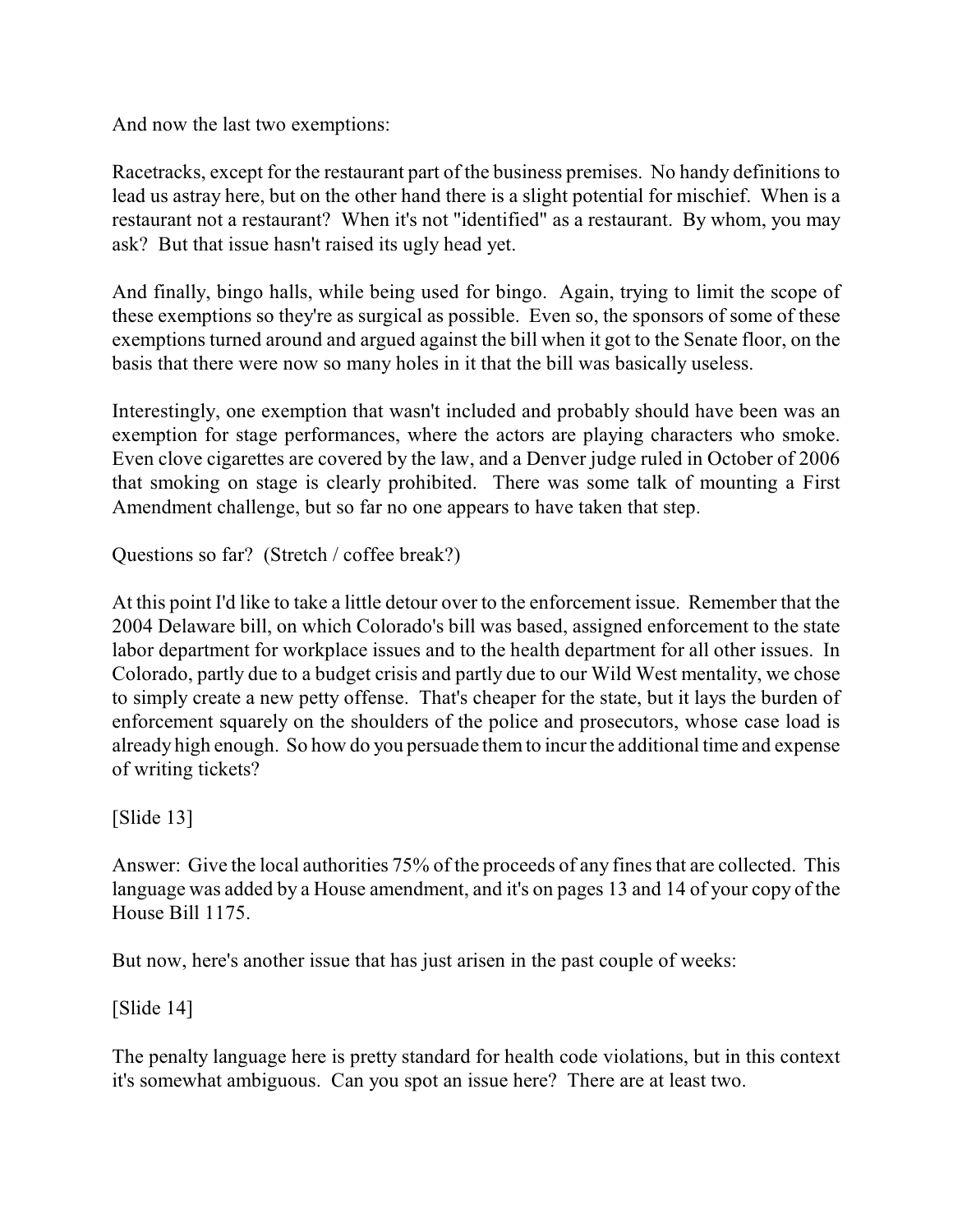(1. Customer vs. owner -- whose "2nd" or "subsequent" violation is it? 2. Each day separate offense -- each customer per day, or each day no matter how many customers?)

Remember earlier I asked what is the responsibility of advocates on all sides to read and understand legislation as it may pertain to them. Here it seems that the people involved either read this language in a way that suited their own needs and biases, without examining their own unspoken assumptions, or perhaps they consciously decided not to try and nail down exactly how this provision would apply because they thought they could win on the interpretation issues in court -- after the bill had safely passed -- and they didn't want to educate their opponents in the meantime. The "retail floor plan" language for casinos probably falls into that category.

My colleague Jery Payne has suggested that there's a natural law, the law of "conservation of ambiguity," that says that the harder you try to eliminate ambiguity in one statute, the more it squirts out in another one. So you should go ahead and leave a little ambiguity here and there just to relieve the pressure. That may be true.

OK, now we get to the Mother of All Sleeper Issues, the cigar bar exemption. This provision generated exactly zero controversy during the debates on this bill, yet it has turned out to be the biggest headache for those charged with enforcing it.

[Slide 15]

Let's do some more issue-spotting here. Can anybody predict, based on this text, where the troublesome issues are going to be?

(1. Any "tobacco" or only "*cigar* tobacco"? What does the hyphen do? 2. "*and* ... humidors" 3. Define "humidor"? 4. New bars? Hookah bars? 5. Who does the audit?)

Now, for comparison, let's look at the Denver ordinance on which this definition was based.

[Slide 16]

Do you think this is better, worse, or about the same?

[Slide 17]

[Discussion of Orio's case -- handout]

- "and/or" issue
- purported "certification" to DA
- Rep. Larson's testimony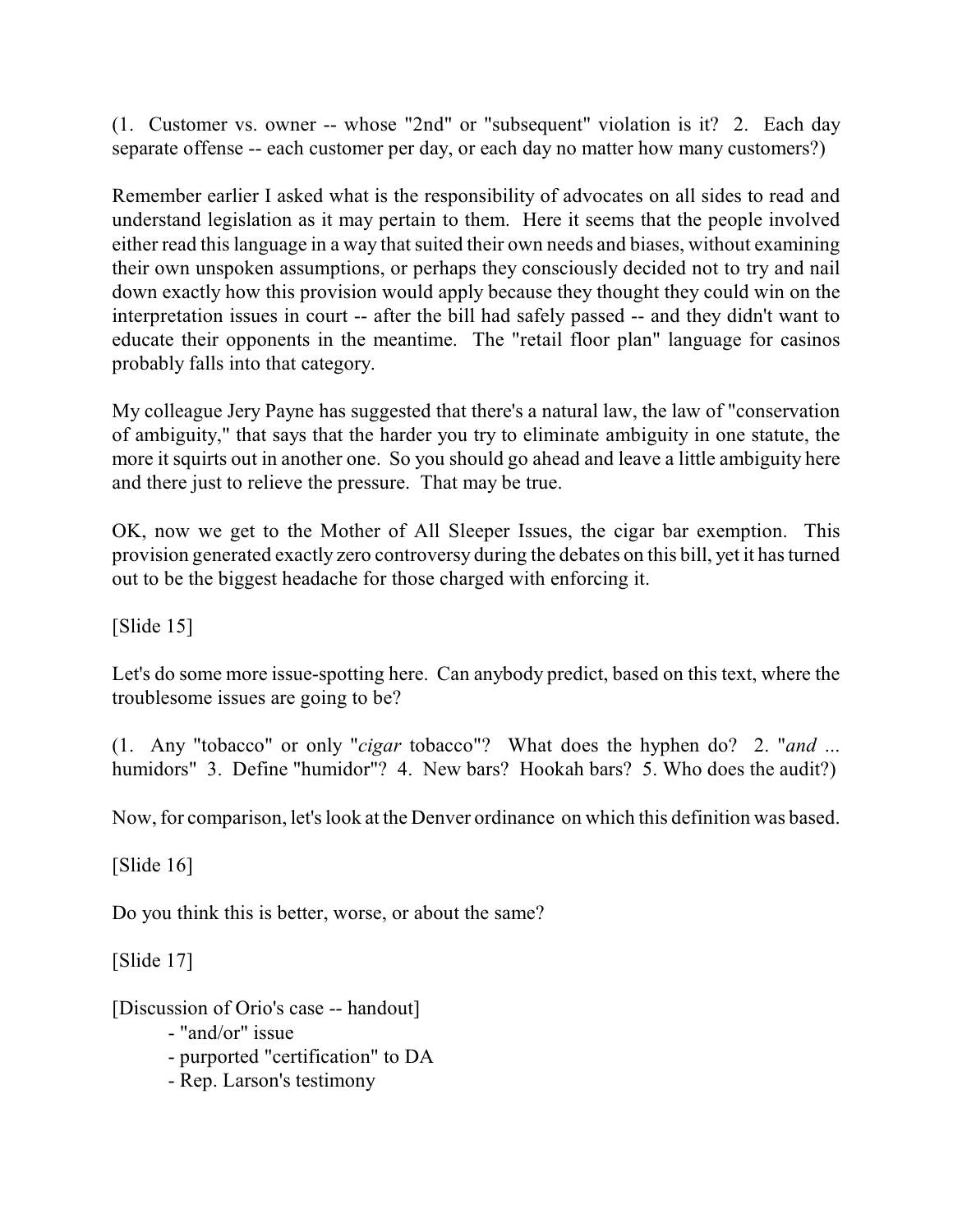Interestingly enough, the DA chose not to appeal this decision. Instead, Rep. Larson's successor from the same district introduced a cleanup bill during the 2007 session. It's House Bill 07-1108, and you should have a copy in your handouts. The key provisions are:

[Slide 18]

Addition of the word "both" ... duh! ...

"Cigar tobacco" for "tobacco products" ...

And a certification process. This turned out to be something of a sticking point for the Colorado Municipal League. Some of their members wanted the prerogative of adopting their own local certification process. So the bill strikes a compromise: If the locals want to adopt their own process, they have to do so within a specified time; otherwise, it's up to the revenue department to take applications and decide who qualifies. If they qualify, they have to post a copy of their certificate on the premises. If they don't post it, there's a conclusive presumption that they never qualified.

Now, I've subtitled this slide "A Nice Try Falls Short" because H.B. 1108 didn't actually pass, although it was supposed to. Apparently after it got all the way through the House, one member of the Senate committee either left the room or accidentally voted the wrong way or something, and the bill was killed. The Senate sponsor was *not* pleased, let me tell you. But as they say in the world of politics, there's always a banana peel out there somewhere. So this issue of cigar bars is going to smolder for at least another session, I think.

Along with the legislative followup, there's also been some judicial followup. Even before the law took effect last year, a group of business owners went to federal court for an injunction on constitutional grounds. Their main contention was that there was no rational basis for exempting the casinos and the airport smoking lounge, and therefore the act violated equal protection. The federal district court didn't agree with that. However, the case is now on appeal to the 10th Circuit, and last I heard it was being scheduled for oral argument. So stay tuned on this one. Here's the cite:

[Slide 19]

There was also one county court case in Adams County in which the judge dismissed charges against a bar owner for similar reasons. That ruling was overturned by the Adams County district court, and I'm not aware of any further developments since then. Chances are that whatever the 10th Circuit has to say will end up being the last word.

To the extent that these challenges rely on the casino exemption, that argument is about to go away. House Bill 07-1269 repeals the casino exemption as of -- get this! -- 8:00 a.m.